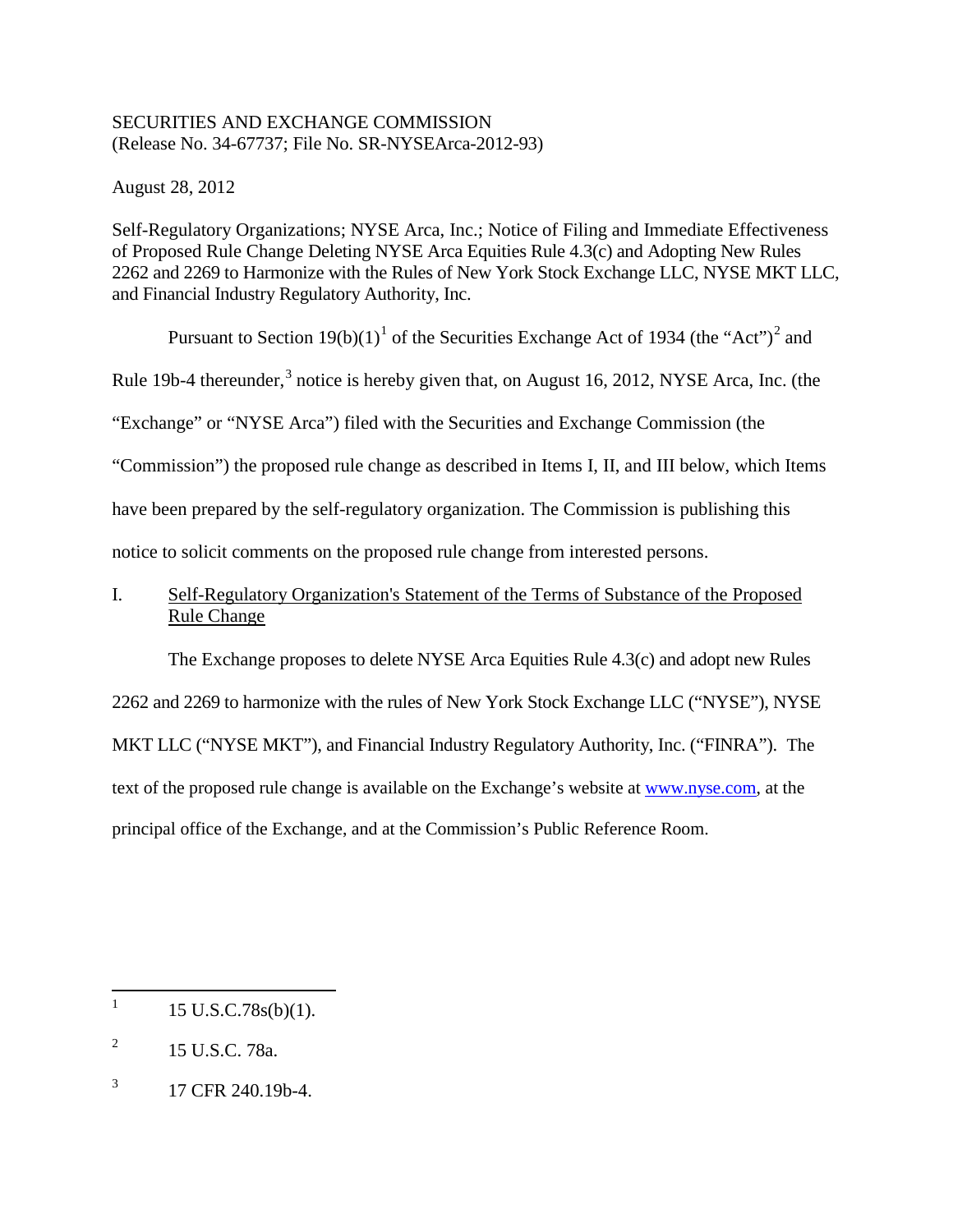# II. Self-Regulatory Organization's Statement of the Purpose of, and Statutory Basis for, the Proposed Rule Change

In its filing with the Commission, the self-regulatory organization included statements concerning the purpose of, and basis for, the proposed rule change and discussed any comments it received on the proposed rule change. The text of those statements may be examined at the places specified in Item IV below. The Exchange has prepared summaries, set forth in sections A, B, and C below, of the most significant parts of such statements.

## A. Self-Regulatory Organization's Statement of the Purpose of, and Statutory Basis for, Proposed Rule Change

1. Purpose

The Exchange proposes to delete NYSE Arca Equities Rule 4.3(c) and to adopt new Rules 2262 and 2269 to harmonize with the rules of New York Stock Exchange LLC ("NYSE"), NYSE MKT LLC ("NYSE MKT"), and Financial Industry Regulatory Authority, Inc. ("FINRA").<sup>[4](#page-1-0)</sup> To harmonize the Exchange Rules with the rules of NYSE, NYSE MKT, and FINRA, the Exchange correspondingly proposes to delete NYSE Arca Equities Rule 4.3(c) and replace it with proposed NYSE Arca Equities Rules 2262 and 2269. As proposed, NYSE Arca Equities Rules 2262 and 2269 adopt the same language as FINRA Rules 2262 and 2269, except for substituting for or adding to, as needed, the term "ETP Holder" for the term "member", and making corresponding technical changes.<sup>[5](#page-1-1)</sup>

<span id="page-1-0"></span><sup>&</sup>lt;sup>4</sup> See NYSE Rules 2262, 2269; NYSE MKT Rules 2262 - Equities, 2269 - Equities; and FINRA Rules 2262, 2269. See also Securities Exchange Act Release Nos. 60659 (September 11, 2009), 74 FR 48117 (September 21, 2009) (order approving SR-FINRA-2009-44); 61176 (December 16, 2009), 74 FR 68442 (December 24, 2009) (SR-NYSE-2009-125); and 61179 (December 16, 2009), 74 FR 68440 (December 24, 2009) (SR-NYSEAmex-2009-89).

<span id="page-1-1"></span> $5$  These changes to FINRA Rules 2262, 2269 are consistent with the changes done by NYSE and NYSE MKT. See supra note 4.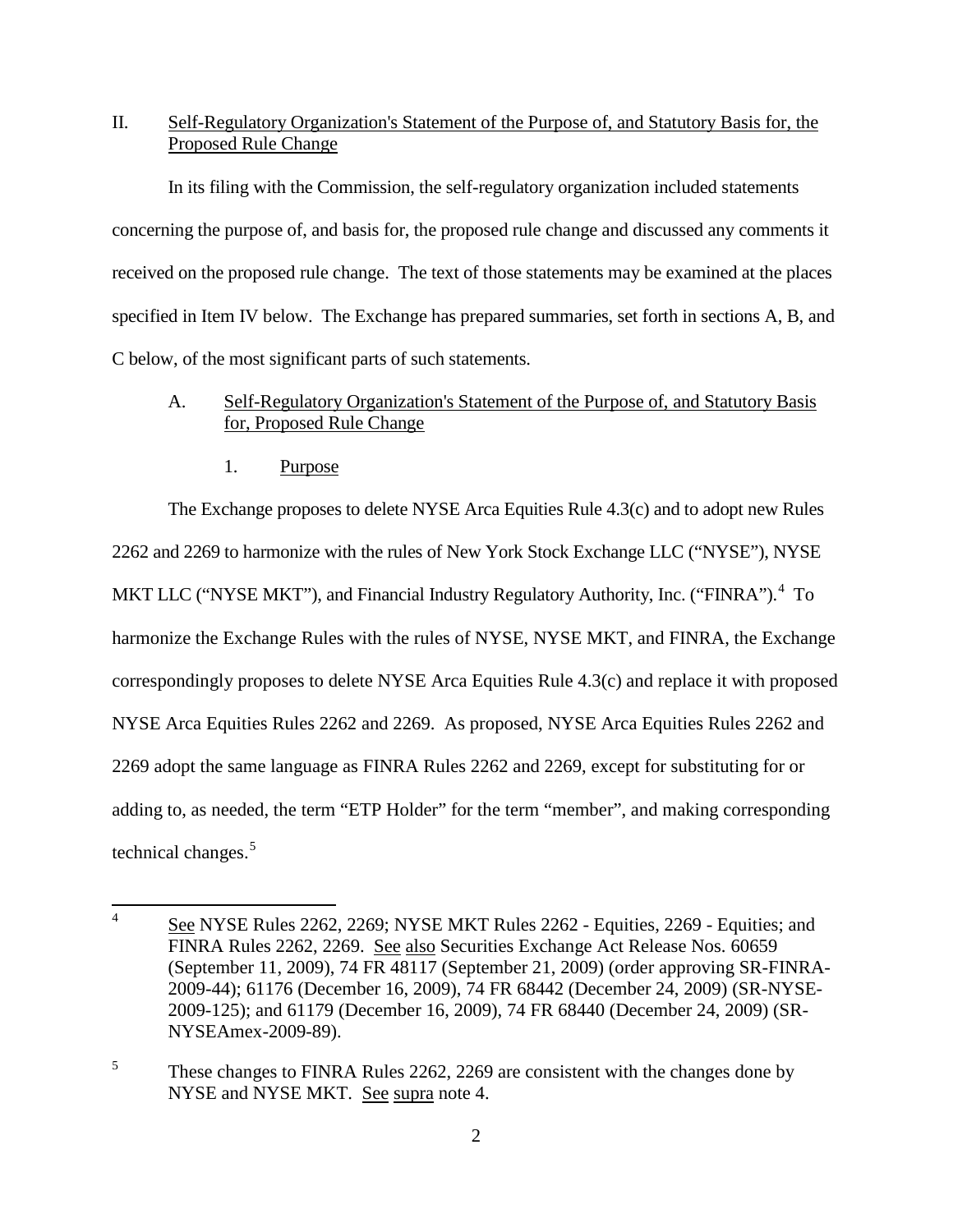Current NYSE Arca Equities Rule 4.3(c) states that an ETP Holder shall not trade in (except on an unsolicited basis) or make recommendations with respect to its own securities or those of its parents or affiliates (other than registered investment companies) and any parents or affiliates of an ETP Holder shall not trade in (except on an unsolicited basis) or make recommendations with respect to its own securities or those of its affiliates, or those of the ETP Holder (other than registered investment companies). While the current NYSE Arca Equities Rule 4.3(c) restricts the trading and recommendation activities of the ETP Holder with respect to its own securities or those of its parents or affiliates, the rule does not cover transactions beyond those involving securities of parent or affiliate and does not contain a written disclosure requirement that is consistent with Rules 15c1-5 and 15c1-[6](#page-2-0) of the Act.<sup>6</sup>

In 2009, FINRA adopted NASD Rules 2240 (Disclosure of Control Relationship with Issuer) and 2250 (Disclosure of Participation or Interest in Primary or Secondary Distribution) as consolidated FINRA Rules 2262 and 2269, respectively.<sup>[7](#page-2-1)</sup> FINRA Rule 2262 requires that a FINRA member with a control relationship with the issuer of any security provide disclosure of such control before entering into any contract with or for a customer for the purchase or sale of a security of the issuer. FINRA Rule 2269 requires that a FINRA member that is participating in a primary or secondary distribution or otherwise is financially interested, provide notification to a customer for which it is acting as a broker or dealer with respect to such securities of the existence of such participation or interest. In its filing, FINRA noted that the requirements of FINRA Rules 2262 and 2269 are almost identical to Rules 15c1-5 and 15c1-6 under the Act,

<span id="page-2-0"></span><sup>&</sup>lt;sup>6</sup> See 17 CFR 240.15c1-5 and 17 CFR 240.15c1-6.

<span id="page-2-1"></span><sup>&</sup>lt;sup>7</sup> See Securities Exchange Act Release No. 60659 (September 11, 2009), 74 FR 48117 (September 21, 2009) (SR-FINRA-2009-044).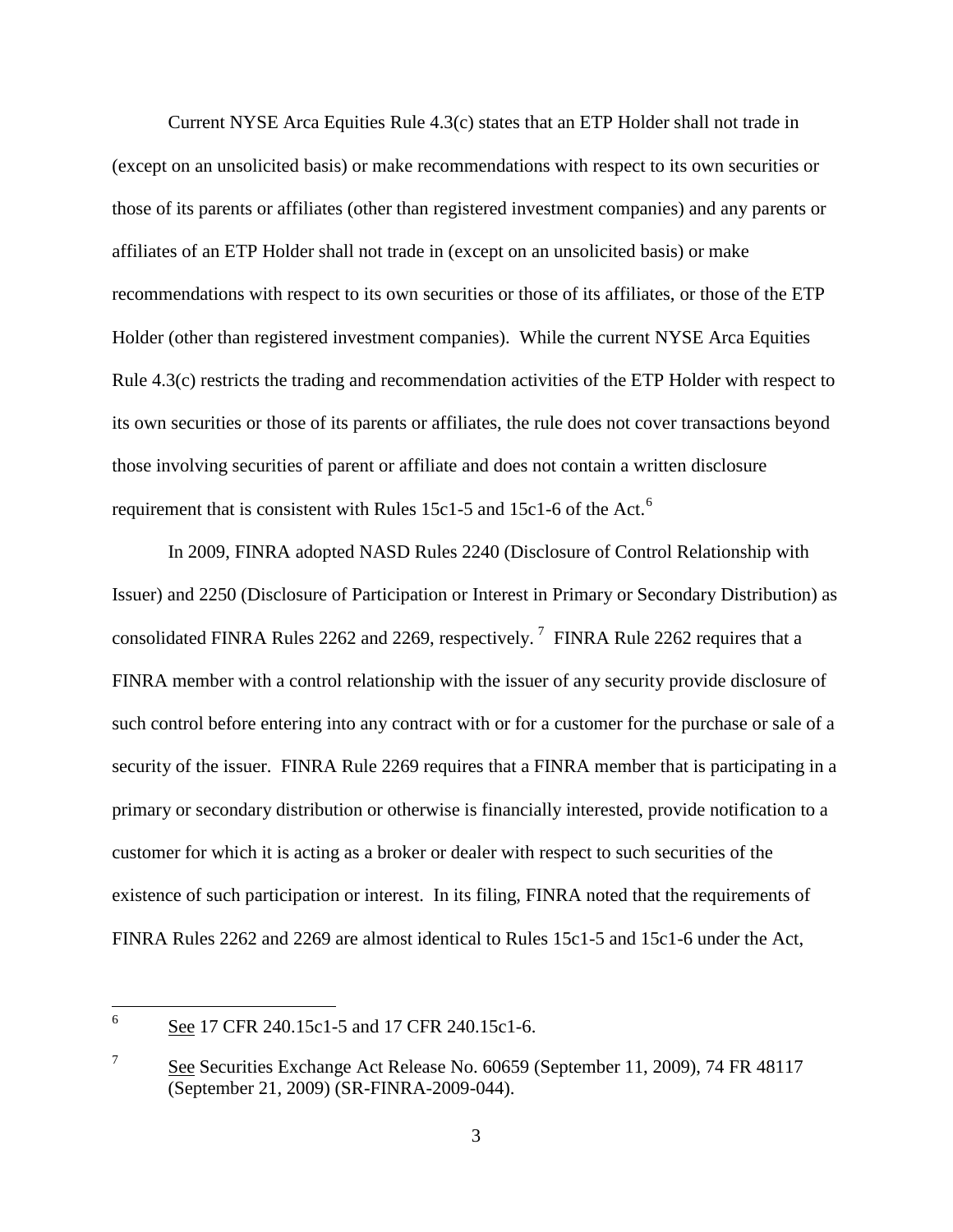respectively. FINRA further noted that FINRA Rules 2262 and 2269 would operate to protect customers without regard as to whether or not a member makes a recommendation on a security to a customer. In addition, FINRA noted that FINRA Rules 2262 and 2269 require disclosure in transactions involving securities beyond those issued by a subsidiary of the member.

As proposed, because NYSE Arca Equities Rule 4.3(c) covers the same topic as FINRA Rules 2262 and 2269, the Exchange would delete NYSE Arca Equities Rule 4.3(c) and replace it with new Rules  $2262$  and  $2269$ .<sup>[8](#page-3-0)</sup> As such, the Exchange would replace the existing restrictions with a written disclosure requirement applicable to a broader range of transactions that allows customers to make informed decisions on whether to trade the securities. By adopting new Rules 2262 and 2269, the proposal would also extend the written disclosure requirement to securities transactions currently not covered by NYSE Arca Equities Rule 4.3(c). In contrast to NYSE Arca Equities Rule 4.3(c), the proposed changes will impose disclosure requirements in situations where there is either a control relationship or where the ETP Holder has an interest or participation in a distribution.<sup>[9](#page-3-1)</sup> Thus, the new language will broaden the protection of the Exchange Rules through both additional written disclosure requirements and extension to securities transactions not currently covered by current Rule 4.3(c).

The Exchange believes that proposed NYSE Arca Equities Rules 2262 and 2269 would broaden protection of its Rules in a manner that will better protect customers through the additional disclosure requirements that the new proposed rules prescribe. In addition, by

<span id="page-3-0"></span><sup>8</sup> Neither FINRA, NYSE, NYSE MKT or any other exchange has a rule based on the language of NYSE Arca Equities Rule 4.3(c).

<span id="page-3-1"></span><sup>&</sup>lt;sup>9</sup> The proposal has no impact on the other requirements in Exchange Rules that apply to ETP Holders, including NYSE Arca Equities Rule 6.3. See NYSE Arca Equities Rule 6.3.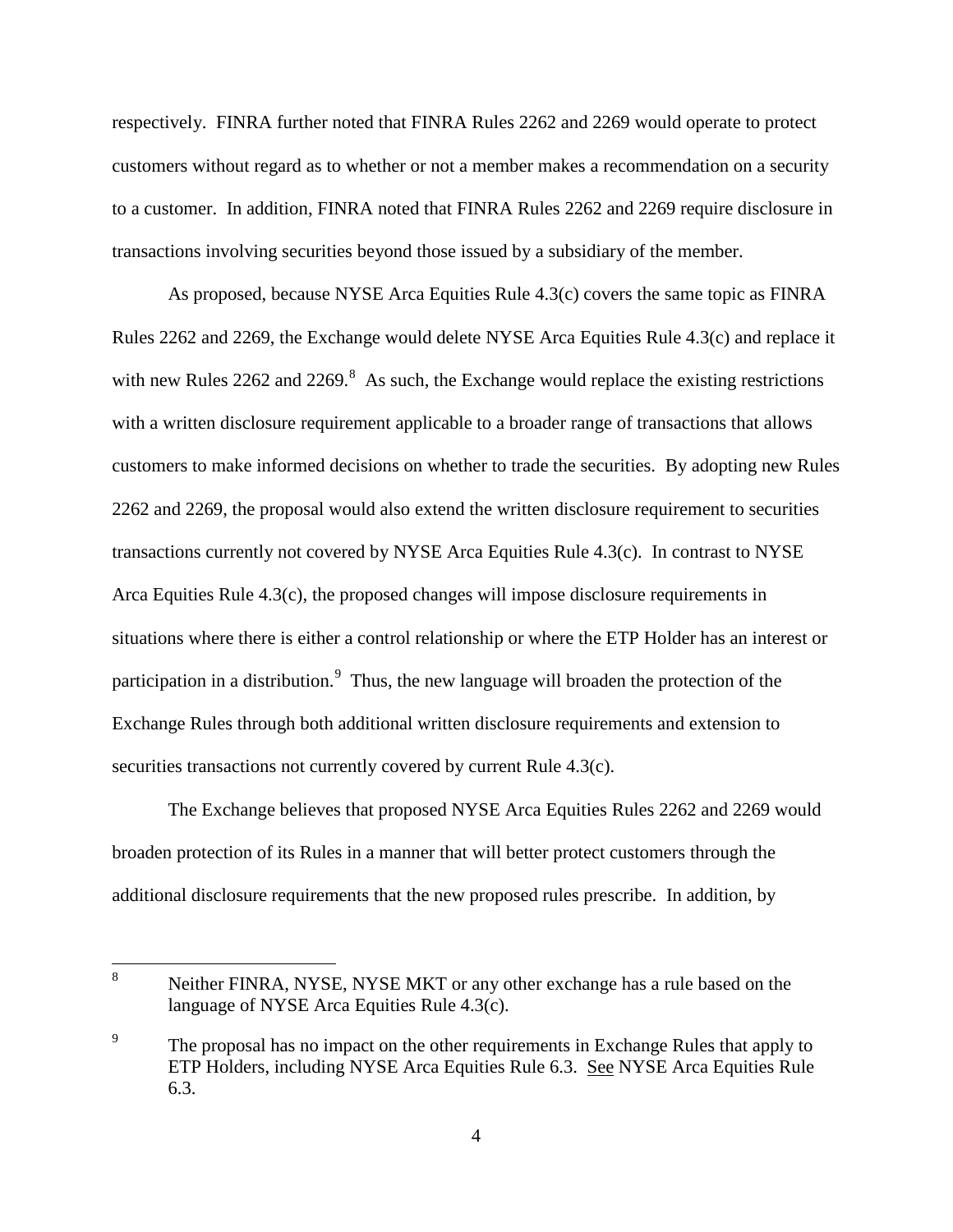harmonizing the rules with FINRA, ETP Holders that are also members of FINRA will be subject to a single standard with respect to disclosure of trading or recommending securities in which an ETP Holder has an interest.

#### 2. Statutory Basis

The Exchange believes the proposed rule change is consistent with Section 6(b) of the Act<sup>[10](#page-4-0)</sup> in general, and furthers the objectives of Section  $6(b)(5)$  of the Act,<sup>[11](#page-4-1)</sup> in that it is designed to promote just and equitable principles of trade, remove impediments to and perfect the mechanisms of a free and open market and a national market system and, in general, to protect investors and the public interest. The proposed rule changes also support the principles of Section  $11A(a)(1)^{12}$  $11A(a)(1)^{12}$  $11A(a)(1)^{12}$  of the Act in that they seek to ensure the economically efficient execution of securities transactions and fair competition among brokers and dealers and among exchange markets.

The proposed changes are designed to protect investors and the public interest by broadening the protection of its Rules in a manner that will better protect customers whether or not a member or member organization makes a recommendation on a security for a customer and providing additional disclosures of potential conflicts of interest in transactions on the Exchange. With the additional disclosures of potential conflicts of interest in transactions where an ETP Holder is involved, the Exchange believes that investors will be better protected by being able to make more informed investment decisions and thus promote just and equitable principles of trade on the Exchange.

<span id="page-4-0"></span> $^{10}$  15 U.S.C. 78f (b).

<span id="page-4-1"></span> $11$  15 U.S.C. 78f (b)(5).

<span id="page-4-2"></span> $12 \t15$  U.S.C. 78k-1(a)(1).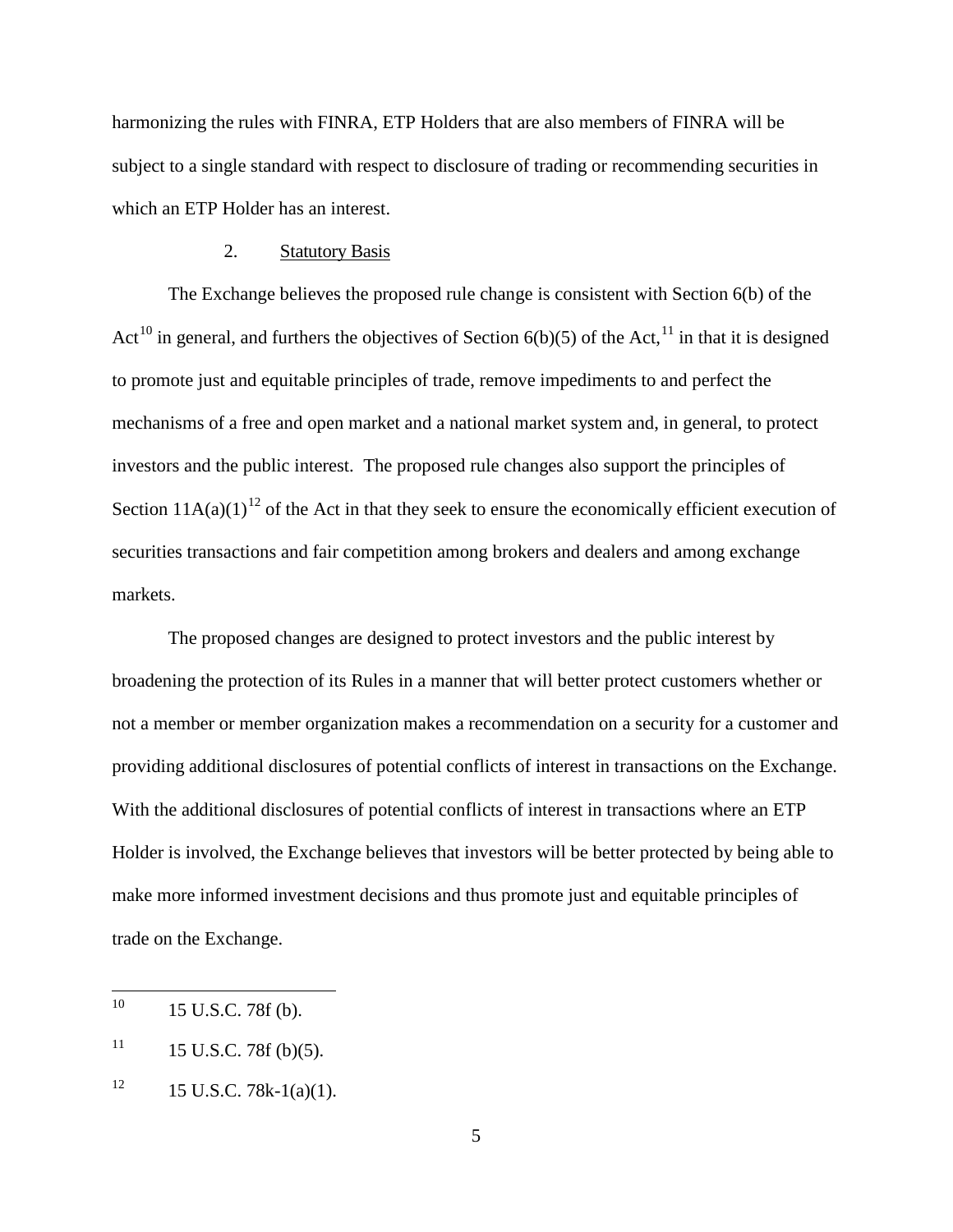In addition, the Exchange believes that the proposed rule change supports the objectives of the Act by providing greater harmonization among Exchange Rules and the rules of NYSE, NYSE MKT, and FINRA of similar purpose, resulting in less burdensome and more efficient regulatory compliance for Dual Members. To the extent the Exchange has proposed changes that differ from the FINRA version of the Rules, such changes are technical in nature and do not change the substance of the proposed NYSE Rules.

#### B. Self-Regulatory Organization's Statement on Burden on Competition

The Exchange does not believe that the proposed rule change will impose any burden on competition that is not necessary or appropriate in furtherance of the purposes of the Act.

## C. Self-Regulatory Organization's Statement on Comments on the Proposed Rule Change Received from Members, Participants or Others

No written comments were solicited or received with respect to the proposed rule change.

### III. Date of Effectiveness of the Proposed Rule Change and Timing for Commission Action

The Exchange has filed the proposed rule change pursuant to Section  $19(b)(3)(A)(iii)$  of the Act<sup>[13](#page-5-0)</sup> and Rule 19b-4(f)(6) thereunder.<sup>14</sup> Because the proposed rule change does not: (i) significantly affect the protection of investors or the public interest; (ii) impose any significant burden on competition; and (iii) become operative prior to 30 days from the date on which it was filed, or such shorter time as the Commission may designate, if consistent with the protection of investors and the public interest, the proposed rule change has become effective pursuant to Section  $19(b)(3)(A)$  of the Act and Rule  $19b-4(f)(6)(iii)$  thereunder.

<span id="page-5-0"></span> $13$  15 U.S.C. 78s(b)(3)(A)(iii).

<span id="page-5-1"></span> $14$  17 CFR 240.19b-4(f)(6).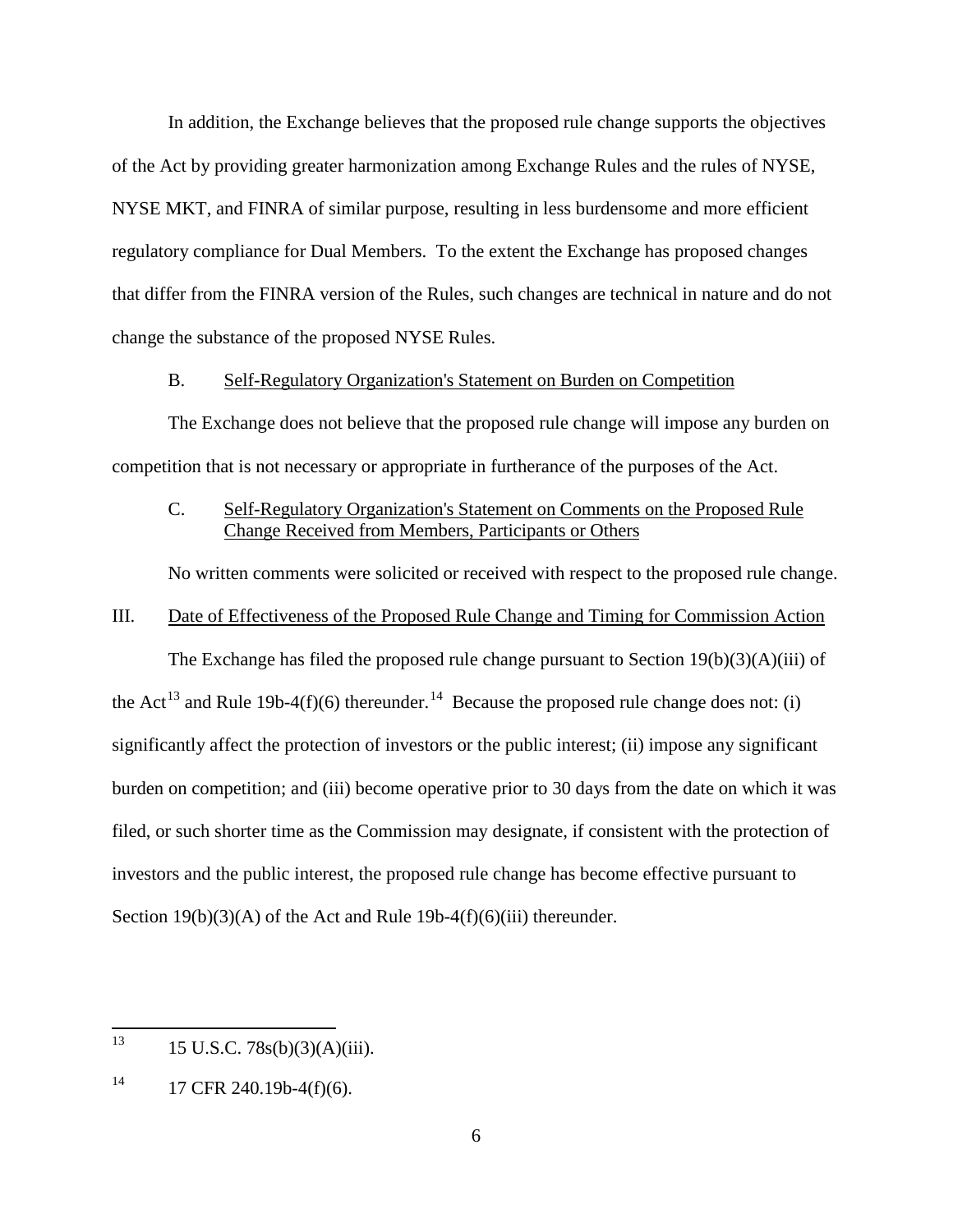A proposed rule change filed under Rule  $19b-4(f)(6)^{15}$  $19b-4(f)(6)^{15}$  $19b-4(f)(6)^{15}$  normally does not become operative prior to 30 days after the date of the filing. However, pursuant to Rule  $19b4(f)(6)(iii)$ , <sup>[16](#page-6-1)</sup> the Commission may designate a shorter time if such action is consistent with the protection of investors and the public interest. The Exchange has asked the Commission to waive the 30-day operative delay so that the proposal may become operative immediately upon filing.

At any time within 60 days of the filing of such proposed rule change, the Commission summarily may temporarily suspend such rule change if it appears to the Commission that such action is necessary or appropriate in the public interest, for the protection of investors, or otherwise in furtherance of the purposes of the Act.

### IV. Solicitation of Comments

Interested persons are invited to submit written data, views and arguments concerning the foregoing, including whether the proposed rule change is consistent with the Act. Comments may be submitted by any of the following methods:

### Electronic comments:

- Use the Commission's Internet comment form [\(http://www.sec.gov/rules/sro.shtml\)](http://www.sec.gov/rules/sro.shtml); or
- Send an e-mail to [rule-comments@sec.gov.](mailto:rule-comments@sec.gov) Please include File Number SR-NYSEArca-2012-93 on the subject line.

### Paper comments:

• Send paper comments in triplicate to Elizabeth M. Murphy, Secretary, Securities and Exchange Commission, 100 F Street, NE, Washington, DC 20549.

<span id="page-6-0"></span> $15$  17 CFR 240.19b-4(f)(6).

<span id="page-6-1"></span> $^{16}$  17 CFR 240.19b-4(f)(6)(iii).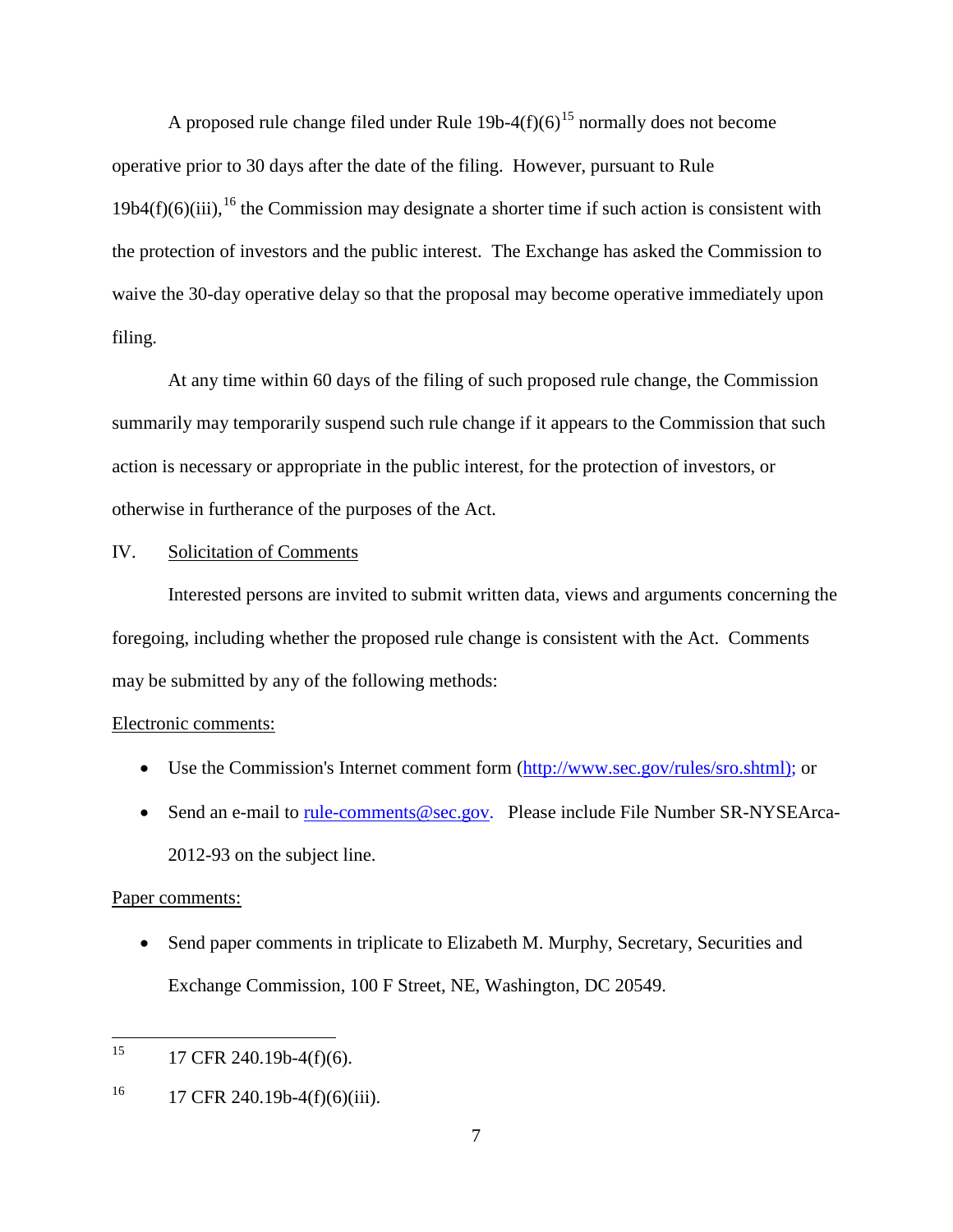All submissions should refer to File Number SR-NYSEArca-2012-93. This file number should be included on the subject line if e-mail is used. To help the Commission process and review your comments more efficiently, please use only one method. The Commission will post all comments on the Commission's Internet website (http://www.sec.gov/rules/sro.shtml). Copies of the submission, all subsequent amendments, all written statements with respect to the proposed rule change that are filed with the Commission, and all written communications relating to the proposed rule change between the Commission and any person, other than those that may be withheld from the public in accordance with the provisions of 5 U.S.C. 552, will be available for website viewing and printing in the Commission's Public Reference Room, 100 F Street, NE, Washington, DC 20549, on official business days between the hours of 10:00 a.m. and 3:00 p.m. Copies of such filing also will be available for inspection and copying at the principal office of NYSE Arca. All comments received will be posted without change; the Commission does not edit personal identifying information from submissions. You should submit only information that you wish to make available publicly. All submissions should refer